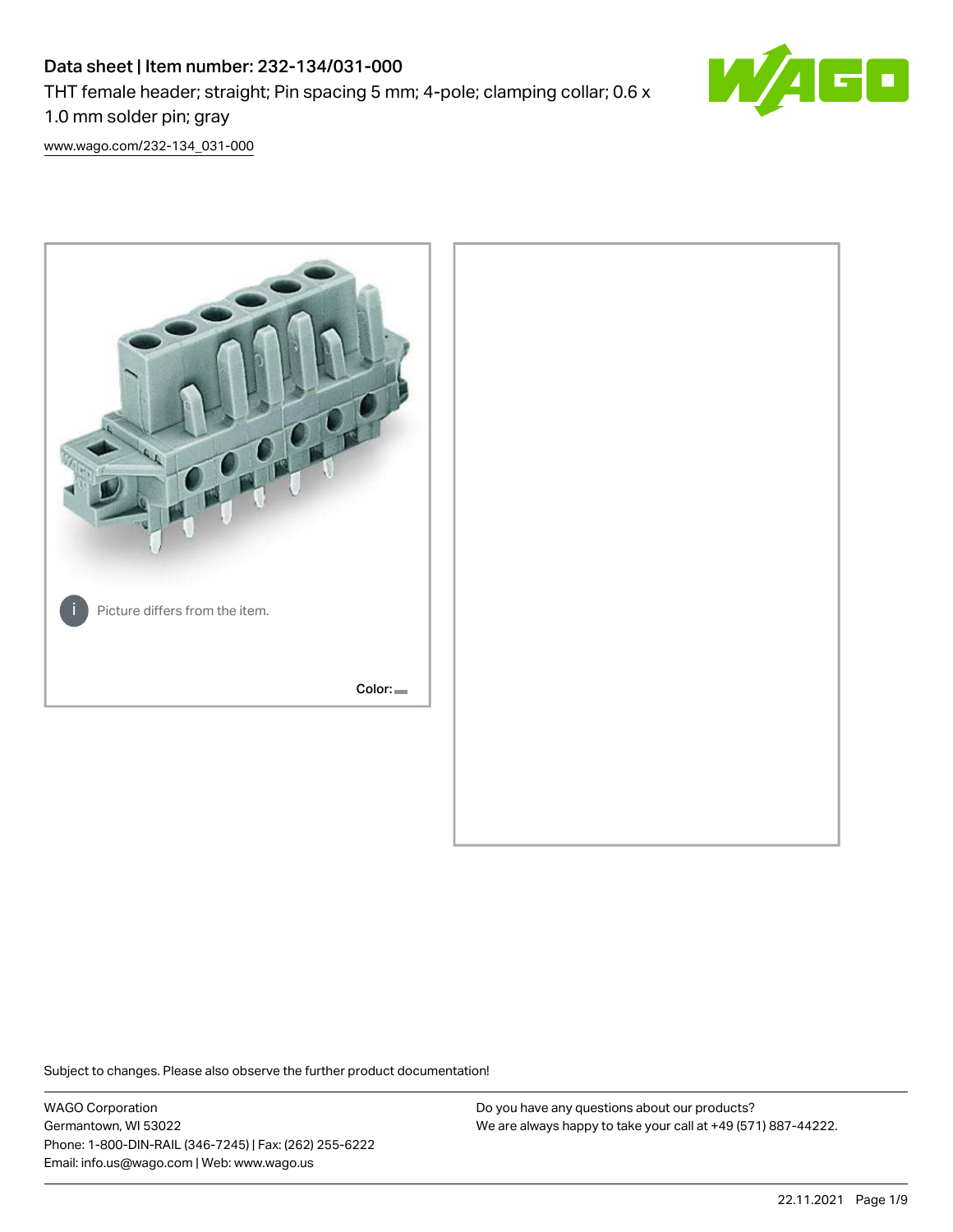



L = pole no. x pin spacing

 $L_1 = L + 3$  mm

 $L_2 = L + 8.8$  mm

 $L_3 = L + 14.8$  mm

2- to 3-pole female connectors – one latch only

# Item description

**Horizontal or vertical PCB mounting via straight or angled solder pins** 

Subject to changes. Please also observe the further product documentation! For board-to-board and board-to-wire connections

WAGO Corporation Germantown, WI 53022 Phone: 1-800-DIN-RAIL (346-7245) | Fax: (262) 255-6222 Email: info.us@wago.com | Web: www.wago.us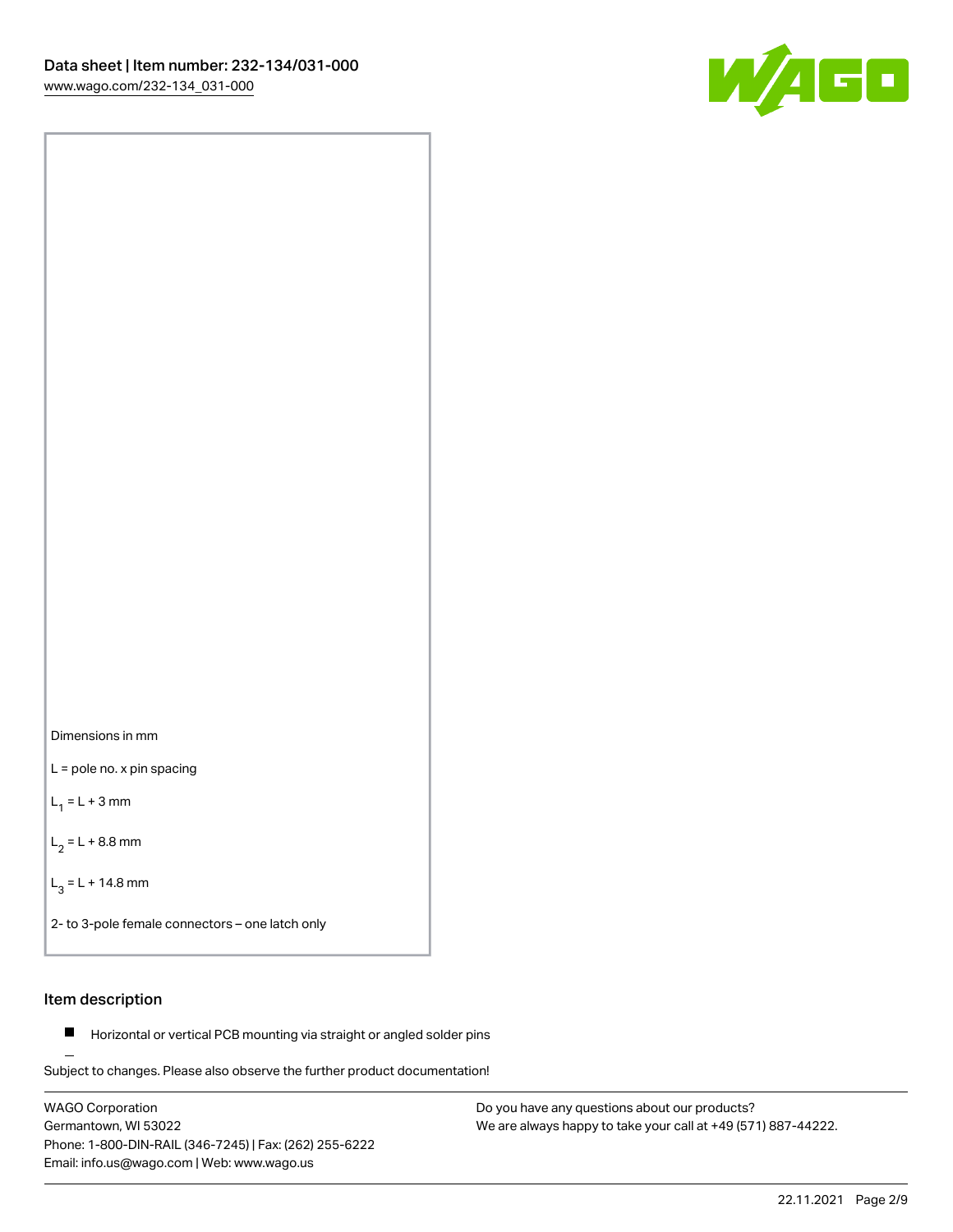

- For board-to-board and board-to-wire connections
- $\blacksquare$ Touch-proof PCB outputs
- $\blacksquare$ Easy-to-identify PCB inputs and outputs
- $\blacksquare$ With coding fingers

### Data **Notes**

| Safety information 1 | The <i>MCS – MULTI CONNECTION SYSTEM</i> includes connectors<br>without breaking capacity in accordance with DIN EN 61984. When<br>used as intended, these connectors must not be connected<br>/disconnected when live or under load. The circuit design should<br>ensure header pins, which can be touched, are not live when<br>unmated. |
|----------------------|--------------------------------------------------------------------------------------------------------------------------------------------------------------------------------------------------------------------------------------------------------------------------------------------------------------------------------------------|
| Variants:            | Other pole numbers<br>3.8 mm pin projection for male headers with straight solder pins<br>Gold-plated or partially gold-plated contact surfaces<br>Other versions (or variants) can be requested from WAGO Sales or<br>configured at https://configurator.wago.com/                                                                        |

# Electrical data

### IEC Approvals

| Ratings per                 | IEC/EN 60664-1                                                        |
|-----------------------------|-----------------------------------------------------------------------|
| Rated voltage (III / 3)     | 320 V                                                                 |
| Rated surge voltage (III/3) | 4 <sub>k</sub> V                                                      |
| Rated voltage (III/2)       | 320 V                                                                 |
| Rated surge voltage (III/2) | 4 <sub>k</sub> V                                                      |
| Nominal voltage (II/2)      | 630 V                                                                 |
| Rated surge voltage (II/2)  | 4 <sub>k</sub> V                                                      |
| Rated current               | 12A                                                                   |
| Legend (ratings)            | $(III / 2)$ $\triangle$ Overvoltage category III / Pollution degree 2 |

### UL Approvals

| Approvals per                  | UL 1059 |
|--------------------------------|---------|
| Rated voltage UL (Use Group B) | 300 V   |
| Rated current UL (Use Group B) | 15 A    |
| Rated voltage UL (Use Group D) | 300 V   |
| Rated current UL (Use Group D) | 10 A    |

| <b>WAGO Corporation</b>                                | Do you have any questions about our products?                 |
|--------------------------------------------------------|---------------------------------------------------------------|
| Germantown, WI 53022                                   | We are always happy to take your call at +49 (571) 887-44222. |
| Phone: 1-800-DIN-RAIL (346-7245)   Fax: (262) 255-6222 |                                                               |
| Email: info.us@wago.com   Web: www.wago.us             |                                                               |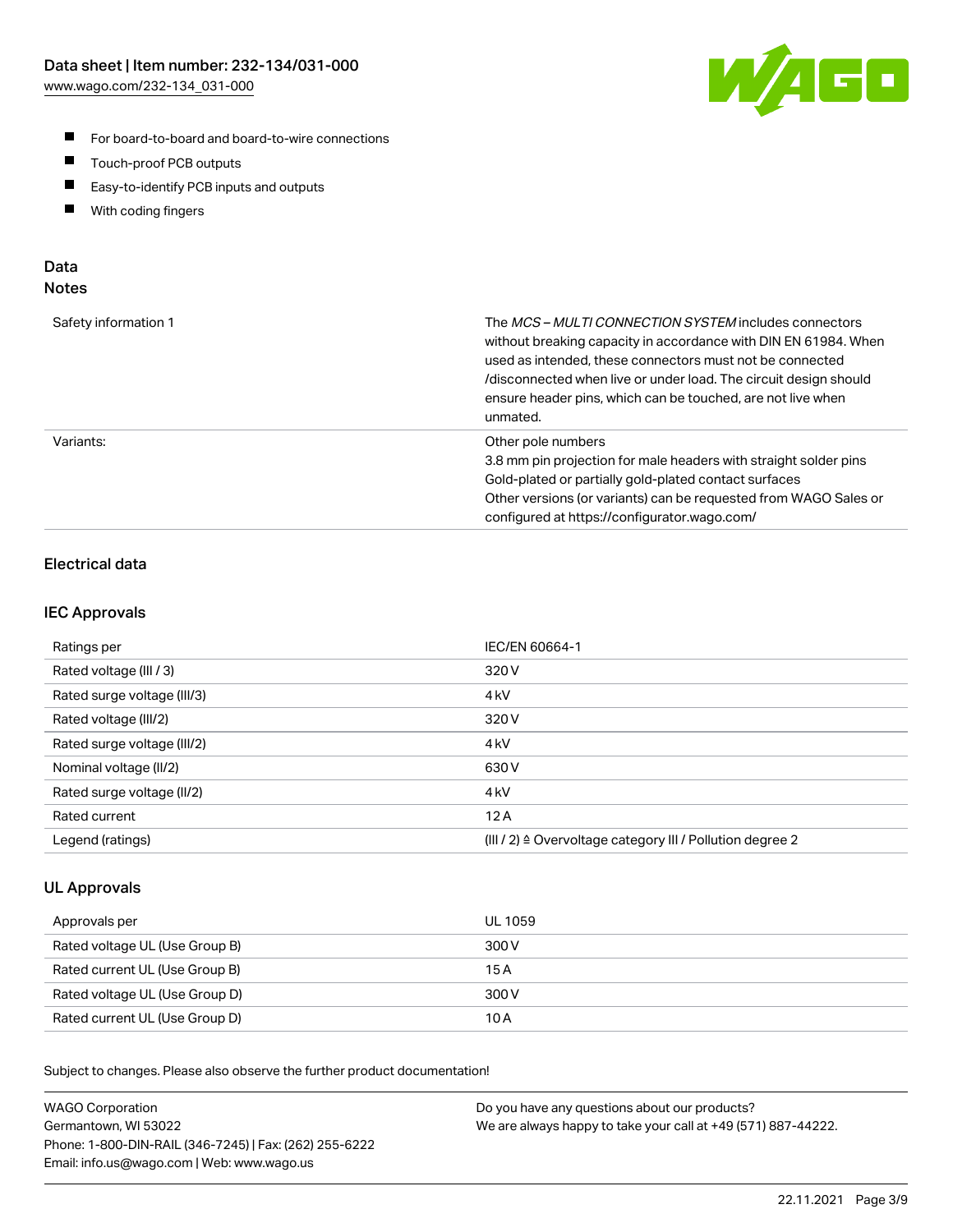

# Ratings per UL

| Rated voltage UL 1977  | coo 1 |
|------------------------|-------|
| <b>Rate</b><br>III 197 | ັ     |

# CSA Approvals

| Approvals per                   | <b>CSA</b> |
|---------------------------------|------------|
| Rated voltage CSA (Use Group B) | 300 V      |
| Rated current CSA (Use Group B) | 15 A       |
| Rated voltage CSA (Use Group D) | 300 V      |
| Rated current CSA (Use Group D) | 10 A       |

#### Connection data

| Total number of potentials |  |
|----------------------------|--|
| Number of connection types |  |
| Number of levels           |  |

#### Connection 1

| Number of poles |  |
|-----------------|--|

# Physical data

| Pin spacing                          | 5 mm / 0.197 inch     |
|--------------------------------------|-----------------------|
| Width                                | 34.8 mm / 1.37 inch   |
| Height                               | 23.25 mm / 0.915 inch |
| Height from the surface              | 18.25 mm / 0.719 inch |
| Depth                                | 11.6 mm / 0.457 inch  |
| Solder pin length                    | 5 <sub>mm</sub>       |
| Solder pin dimensions                | $0.6 \times 1$ mm     |
| Drilled hole diameter with tolerance | $1.3$ $(+0.1)$ mm     |

# Mechanical data

| Mounting type | Mounting flange                         |
|---------------|-----------------------------------------|
| Mounting type | Feed-through mounting<br>Panel mounting |

| <b>WAGO Corporation</b>                                | Do you have any questions about our products?                 |
|--------------------------------------------------------|---------------------------------------------------------------|
| Germantown, WI 53022                                   | We are always happy to take your call at +49 (571) 887-44222. |
| Phone: 1-800-DIN-RAIL (346-7245)   Fax: (262) 255-6222 |                                                               |
| Email: info.us@wago.com   Web: www.wago.us             |                                                               |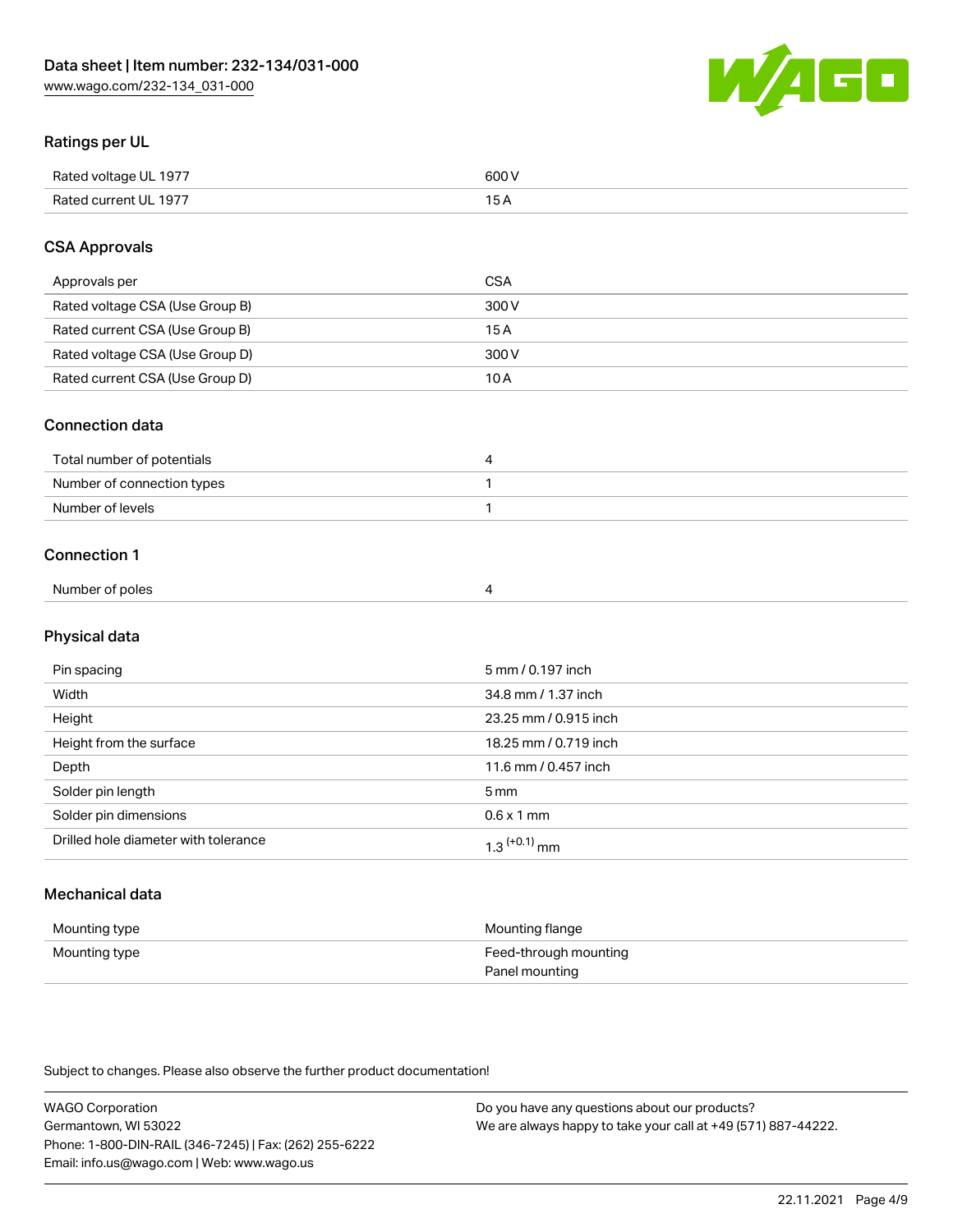

# Plug-in connection

| Contact type (pluggable connector) | Female header |
|------------------------------------|---------------|
| Connector (connection type)        | for PCB       |
| Mismating protection               | No            |
| Mating direction to the PCB        | $90^{\circ}$  |
| Locking of plug-in connection      | Without       |

# PCB contact

| PCB Contact                         | тнт                                        |
|-------------------------------------|--------------------------------------------|
| Solder pin arrangement              | over the entire female connector (in-line) |
| Number of solder pins per potential |                                            |

#### Material data

| Color                       | gray             |
|-----------------------------|------------------|
| Material group              |                  |
| Insulation material         | Polyamide (PA66) |
| Flammability class per UL94 | V <sub>0</sub>   |
| Contact material            | Copper alloy     |
| Contact plating             | tin-plated       |
| Fire load                   | 0.084 MJ         |
| Weight                      | 4.3 <sub>g</sub> |

#### Environmental requirements

| Limit temperature range | $-60+85 °C$ |
|-------------------------|-------------|
|-------------------------|-------------|

# Commercial data

| Product Group         | 3 (Multi Conn. System) |
|-----------------------|------------------------|
| PU (SPU)              | 50 Stück               |
| Packaging type        | box                    |
| Country of origin     | DE                     |
| <b>GTIN</b>           | 4044918623216          |
| Customs tariff number | 8536694040             |

# Approvals / Certificates

#### Ship Approvals

| <b>WAGO Corporation</b>                                | Do you have any questions about our products?                 |
|--------------------------------------------------------|---------------------------------------------------------------|
| Germantown, WI 53022                                   | We are always happy to take your call at +49 (571) 887-44222. |
| Phone: 1-800-DIN-RAIL (346-7245)   Fax: (262) 255-6222 |                                                               |
| Email: info.us@wago.com   Web: www.wago.us             |                                                               |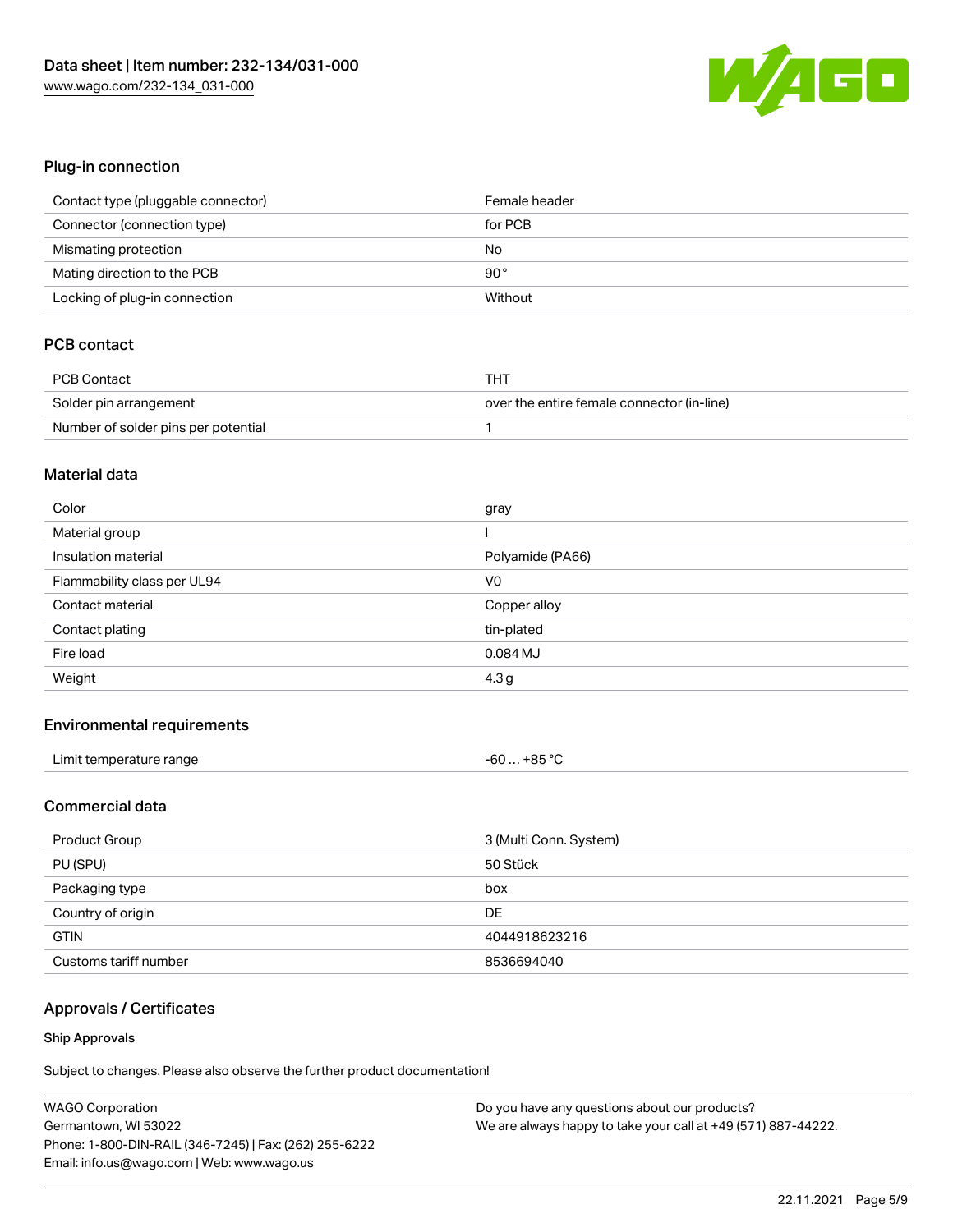

| Logo                     | Approval                                  | <b>Additional Approval Text</b> | Certificate<br>name                 |
|--------------------------|-------------------------------------------|---------------------------------|-------------------------------------|
| ABS                      | <b>ABS</b><br>American Bureau of Shipping | $\overline{\phantom{a}}$        | $19 -$<br>HG15869876-<br><b>PDA</b> |
| <b>BUREAU</b><br>VERITAS | BV<br>Bureau Veritas S.A.                 | IEC 60998                       | 11915/D0 BV                         |
| <b>UL-Approvals</b>      |                                           |                                 |                                     |

|                               |                                |                          | Certificate |
|-------------------------------|--------------------------------|--------------------------|-------------|
| Logo                          | Approval                       | Additional Approval Text | name        |
|                               | UR                             | <b>UL 1977</b>           | E45171      |
| J<br>$\overline{\phantom{a}}$ | Underwriters Laboratories Inc. |                          |             |

# **Counterpart**



Item no.231-604 nem no.251-604<br>Male connector; 4-pole; Pin spacing 5 mm; gray [www.wago.com/231-604](https://www.wago.com/231-604)

### Optional accessories

| <b>Testing accessories</b> |                                                                                                                            |                      |
|----------------------------|----------------------------------------------------------------------------------------------------------------------------|----------------------|
| Testing accessories        |                                                                                                                            |                      |
|                            | Item no.: 210-136<br>Test plug; 2 mm $\varnothing$ ; with 500 mm cable                                                     | www.wago.com/210-136 |
|                            | Item no.: 231-661<br>Test plugs for female connectors; for 5 mm and 5.08 mm pin spacing; 2,50 mm <sup>2</sup> ; light gray | www.wago.com/231-661 |
| Mounting                   |                                                                                                                            |                      |
| Mounting accessories       |                                                                                                                            |                      |
|                            | Item no.: 209-147<br>Self-tapping screw                                                                                    | www.wago.com/209-147 |
|                            | Item no.: 231-194<br>Self-tapping screw; B 2.2x13, fixing hole 1.8 mm Ø                                                    | www.wago.com/231-194 |

| WAGO Corporation                                       | Do you have any questions about our products?                 |
|--------------------------------------------------------|---------------------------------------------------------------|
| Germantown, WI 53022                                   | We are always happy to take your call at +49 (571) 887-44222. |
| Phone: 1-800-DIN-RAIL (346-7245)   Fax: (262) 255-6222 |                                                               |
| Email: info.us@wago.com   Web: www.wago.us             |                                                               |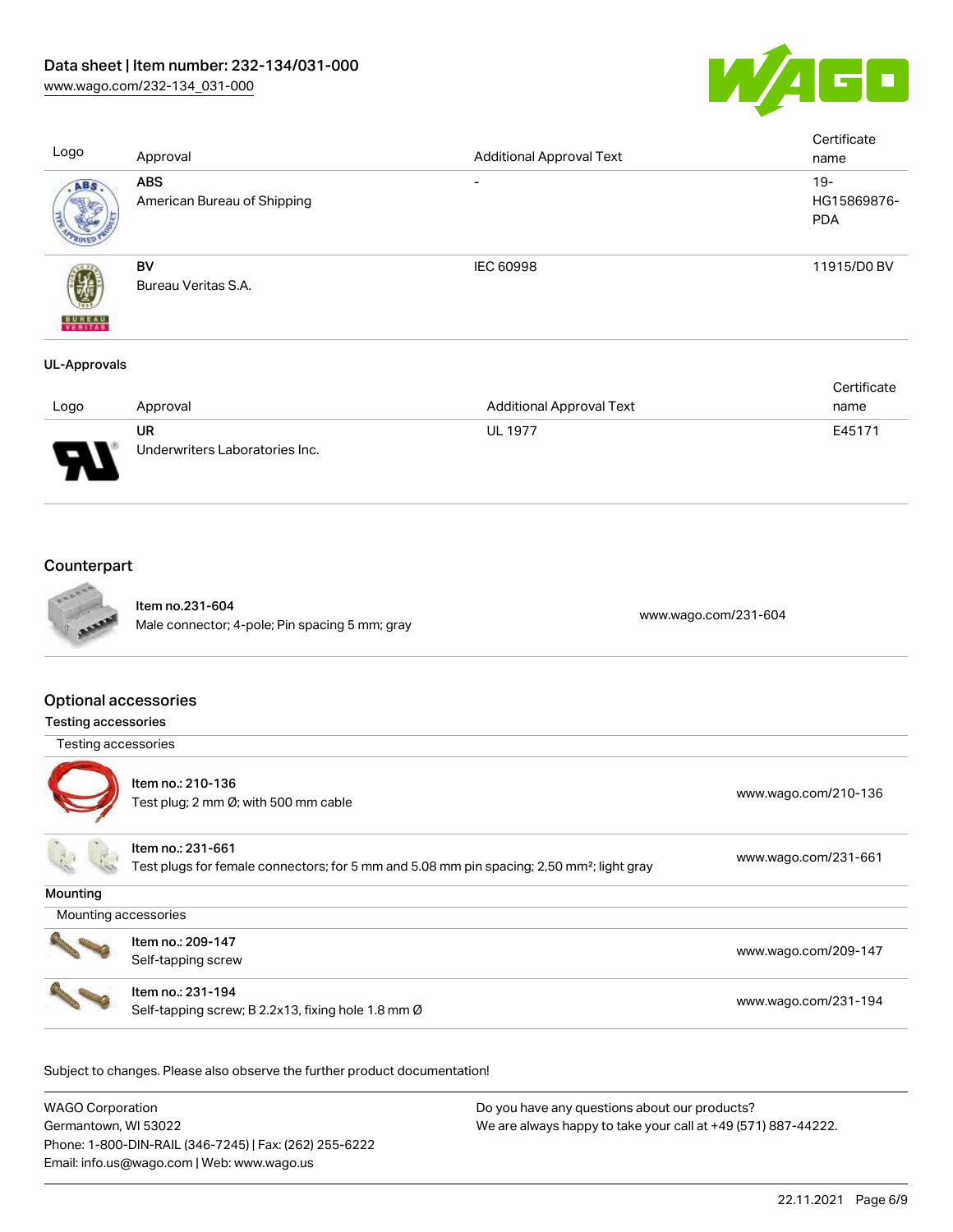

[www.wago.com/231-195](http://www.wago.com/231-195)



Item no.: 231-195 Screw with nut; M2x12; for fixing element

| $-47$            | Item no.: 231-295<br>Screw with nut | www.wago.com/231-295 |
|------------------|-------------------------------------|----------------------|
| <b>Downloads</b> |                                     |                      |

| Documentation                     |            |               |          |
|-----------------------------------|------------|---------------|----------|
| <b>Additional Information</b>     |            |               |          |
| Technical explanations            | 2019 Apr 3 | pdf<br>2.0 MB | Download |
|                                   |            |               |          |
| <b>CAD files</b>                  |            |               |          |
| CAE data                          |            |               |          |
| EPLAN Data Portal 232-134/031-000 |            | <b>URL</b>    | Download |
| ZUKEN Portal 232-134/031-000      |            | <b>URL</b>    | Download |
| EPLAN Data Portal 232-134/031-000 |            | <b>URL</b>    | Download |

#### PCB Design

| Symbol and Footprint 232-134/031-000                                                | URL | Download |
|-------------------------------------------------------------------------------------|-----|----------|
| CAx data for your PCB design, consisting of "schematic symbols and PCB footprints", |     |          |
| allow easy integration of the WAGO component into your development environment.     |     |          |

#### Supported formats:

- $\blacksquare$ Accel EDA 14 & 15
- $\blacksquare$ Altium 6 to current version
- $\blacksquare$ Cadence Allegro
- $\blacksquare$ **DesignSpark**
- $\blacksquare$ Eagle Libraries
- $\blacksquare$ KiCad
- $\blacksquare$ Mentor Graphics BoardStation
- $\blacksquare$ Mentor Graphics Design Architect
- П Mentor Graphics Design Expedition 99 and 2000
- П OrCAD 9.X PCB and Capture
- $\blacksquare$ PADS PowerPCB 3, 3.5, 4.X, and 5.X

Subject to changes. Please also observe the further product documentation!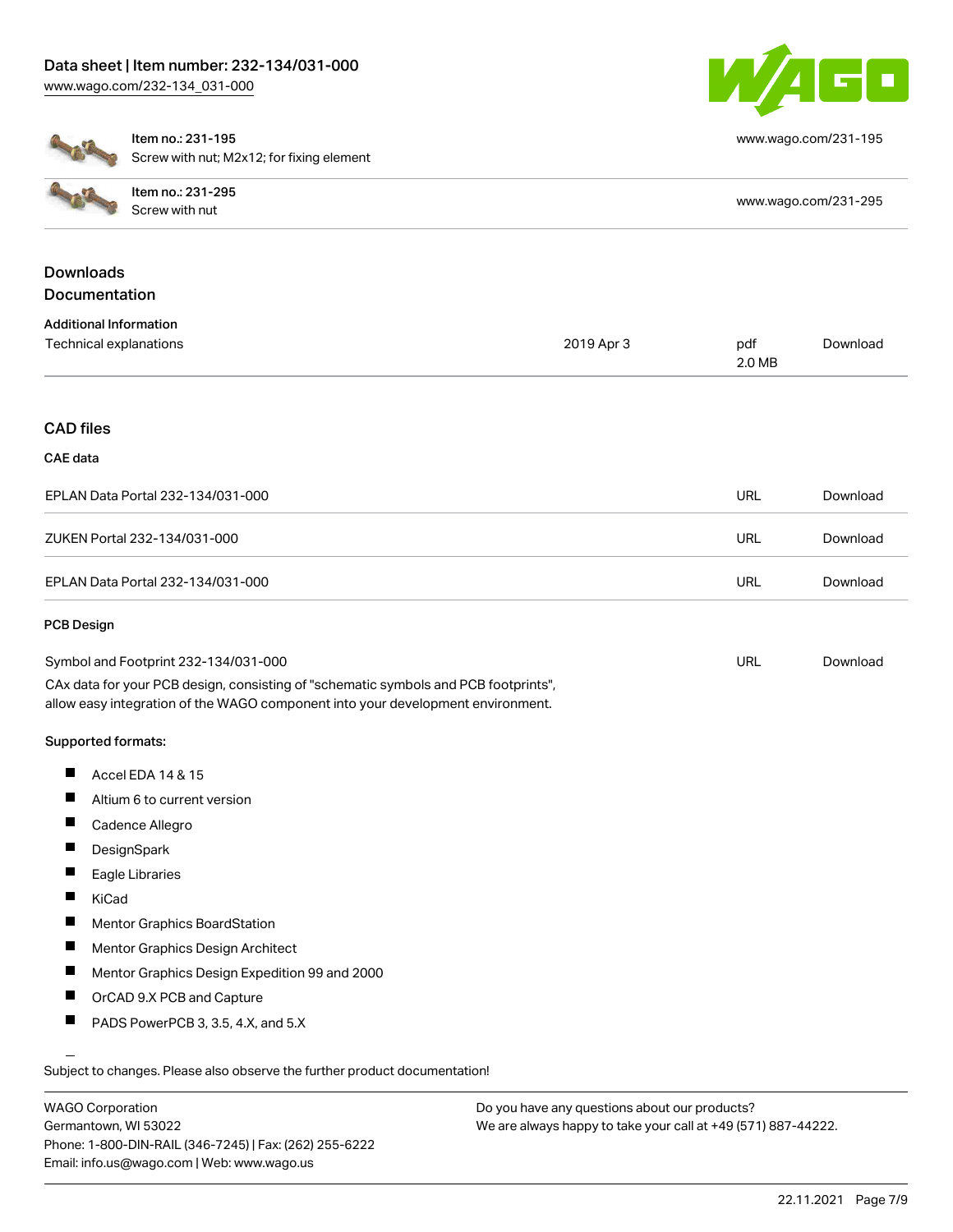

- **PADS PowerPCB and PowerLogic 3.0**
- $\blacksquare$ PCAD 2000, 2001, 2002, 2004, and 2006
- $\blacksquare$ Pulsonix 8.5 or newer
- $\blacksquare$ STL
- П 3D STEP
- $\blacksquare$ TARGET 3001!
- $\blacksquare$ View Logic ViewDraw
- $\blacksquare$ Quadcept
- $\blacksquare$ Zuken CadStar 3 and 4
- $\blacksquare$ Zuken CR-5000 and CR-8000

PCB Component Libraries (EDA), PCB CAD Library Ultra Librarian

#### CAD data

| 2D/3D Models 232-134/031-000                                                                             | URL | Download |
|----------------------------------------------------------------------------------------------------------|-----|----------|
|                                                                                                          |     |          |
| <b>Environmental Product Compliance</b>                                                                  |     |          |
| <b>Compliance Search</b>                                                                                 |     |          |
| Environmental Product Compliance 232-134/031-000                                                         | URL | Download |
| THT female header; straight; Pin spacing 5 mm; 4-pole; clamping collar; 0.6 x 1.0 mm<br>solder pin; gray |     |          |

#### Installation Notes

Application

Subject to changes. Please also observe the further product documentation!

WAGO Corporation Germantown, WI 53022 Phone: 1-800-DIN-RAIL (346-7245) | Fax: (262) 255-6222 Email: info.us@wago.com | Web: www.wago.us